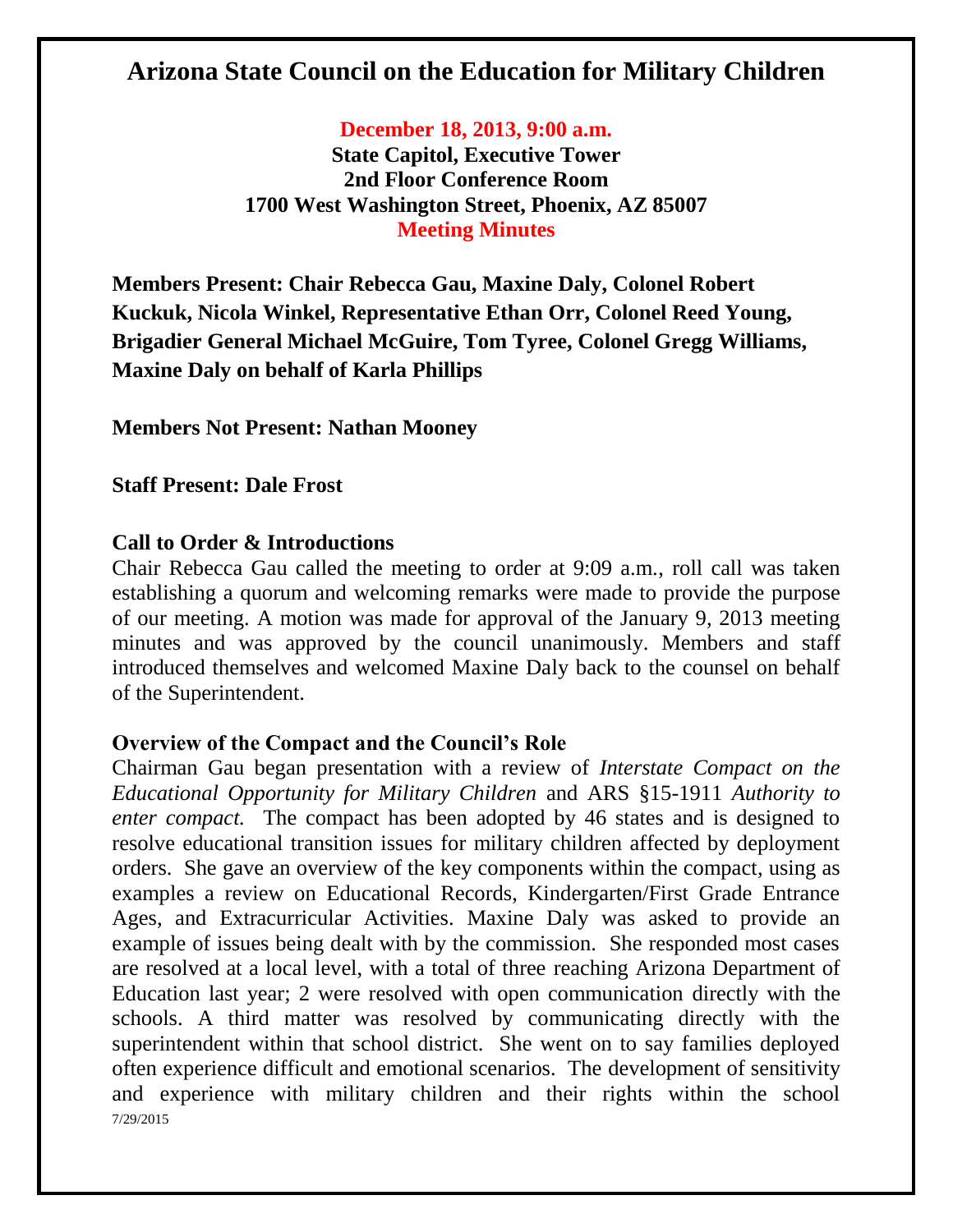administration will cultivate a smoother transition and communication line for the families and the administrators. Maxine Daly added by self-identifying with school counselors the families would increase their opportunity of their needs being recognized.

## **Discussion Regarding the Council's Informational Website**

Chairman Gau moved ahead in the agenda in flow with the current discussion, introducing Dale Frost for a presentation of the Arizona compact web site proposal. In the first meeting, a discussion of how best to disseminate compact information and the benefits of its enactment was established. An Informational website hosted by the Arizona Department of Education will be developed in part with the Governor's Office. Dale referenced a slide show of what the site could look like and what information should be contained. Feedback was received from the council members regarding the suggestions. Tom Tyree asked the question is there is a way to make a specific school resource list as a link. In one of the slides there was a link to a site which contains this information, although it was not as direct for linking the school liaison officers to the particular area of the schools. The site does provide families with the opportunity to review individual schools by location in the valley and what services they offer. The challenge being the broad nature of a search tool to cover all school districts and the maintenance of such a tool may not be comprehensive. Moving forward in the website reference materials, an administrative procedure for school district needs to be drawn up as a universal model to allow uniform procedure in accordance with the law will be brought into discussion in the near future. Establishing such a procedural document will assist school administrators in how Arizona should handle transitions in a fair and streamlined manner. Dale asked if there were concerns from the council to move forward with a beta version of the website which he hopes to launch before the first meeting in 2014. There were no general concerns voiced. Jerry Proctor asked if it would be appropriate to add a feedback section to the site, which would allow families to state how the compact helped them or give information regarding their particular issues. The council agreed this recommendation should be included in the website if possible.

# **MIC3 Report from the Acting State Commissioner**

7/29/2015 Maxine Daly was introduced to give the report from the commission and an update on the MIC3 conference which was attended by Karla Phillips on November  $19<sup>th</sup>$ . She stated the Arizona Department of Education has agreed to host the council website. Karla gave her a summary of the national MIC3 meeting; Maxine mentioned this meeting is open to anyone who would like to cover their own cost of attending. Key issues were athletics, Special Education and smooth transitions for those affected families. She stated the importance of sending records in advance especially for those families, but for the military families as a whole.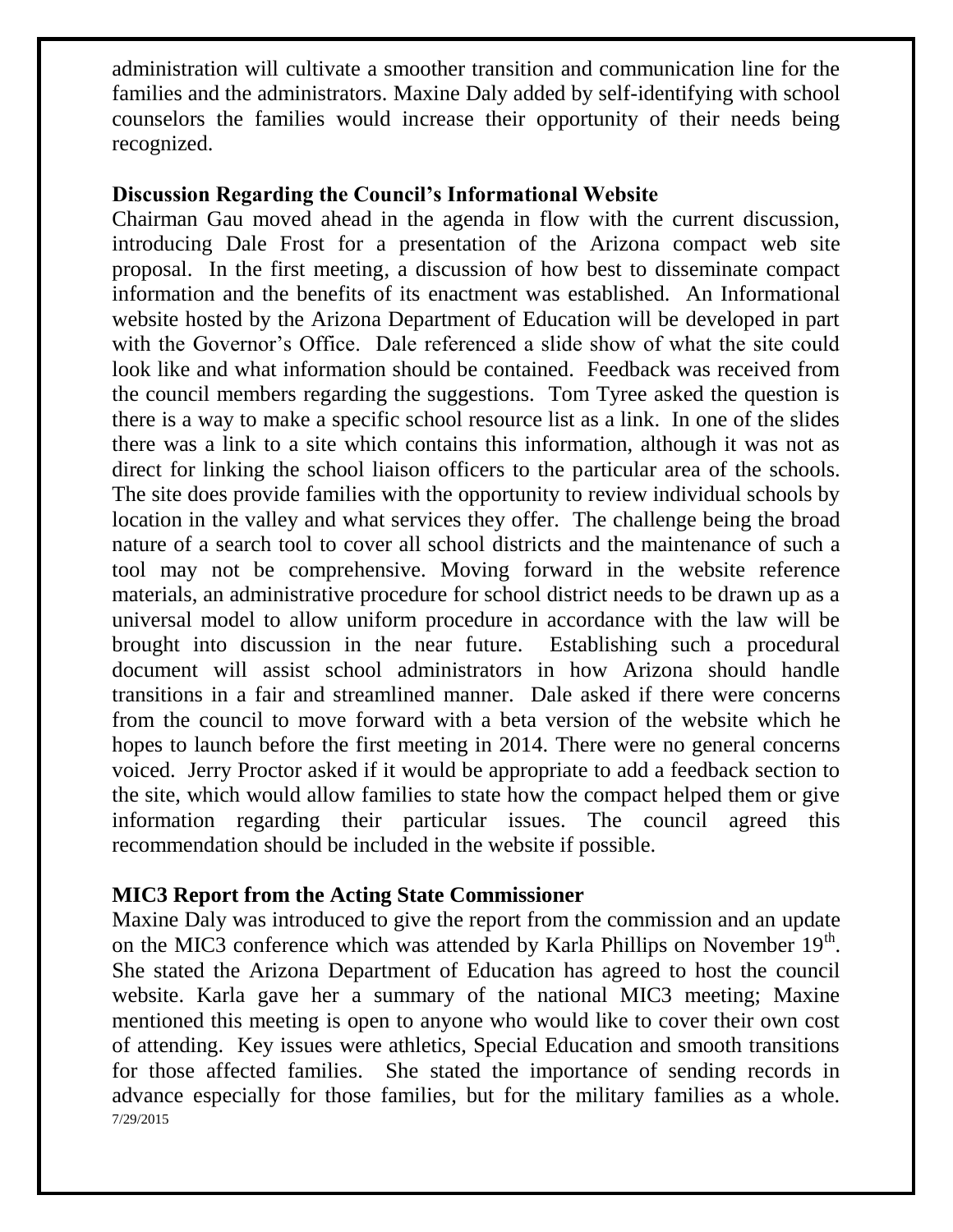Specifically; for families with special needs, advance records would give administrators the ability to evaluate an individual's needs and ensure the resources were available to them at a particular school. Representative Ethan Orr brought up the question if there was a matrix available to determine what schools offer in regard to special educational needs. There was not any specific resource known by anyone present. The Arizona Interscholastic Association (AIA) was brought into the discussion with regard to athletes; it is believed their involvement is key to bring better communication and understanding of how athletes are affected by the transition between schools. The rules of eligibility are not uniform state to state not just in athletics but in other extra-curricular activities. Chairman Gau raised the question if the AIA should be invited to our next meeting, there was strong agreement it would be a benefit to the council with hope they would learn something from the council as well. Maxine continued there are many states that go to their commission for resolution, while Arizona seems to be doing well handling theirs on a local level. She feels the website will be great for dissemination of information so the military families can learn and know their rights, as well as administrators to establish better communication with the local districts and continue to use the commission for the purpose of compact regulation. Colonel Kuckuk opened discussion to the identifier issue, in specific regard to impact aid. He suggested a school should get the aid to accommodate the children they educate. Dale stated the State of Arizona is not mandating the identifier but they are not prohibiting it. The schools can collect the info at a cost to themselves. Concerns about tracking of data and state intervention may be something for future discussion. Representative Ethan Orr recommended reaching out to superintendents and the Arizona School Board Association (ASBA) to obtain feedback on the identifier issue during this legislative session. Maxine pointed out the further questions with regard to data collection and public concerns of being treated as a sub group will need to be included in these discussions. Chairman Gau reiterates we need to stay in line with that the compact entails and stay within policy. Dale Frost suggested we have two sample district documents, one with and one without the identifier. By the next council meeting the governor's office will have reached out to the ASBA for feedback regarding the identifier issue and will report to the council.

#### **Discussion Regarding Information Dissemination**

7/29/2015 Chairman Gau stated the council has covered our dissemination topics throughout the meeting and asked if any member had additional information to add. Overview of what is on the table would be webinars, booths at educational conferences. A focus on the compact and how it functions should be the goal for all outreach. Maxine noted the council should be reaching out to the registrars at schools and going to functions such as the conferences is an excellent way to extend our scope especially though the Arizona School Administrators Association (ASA).